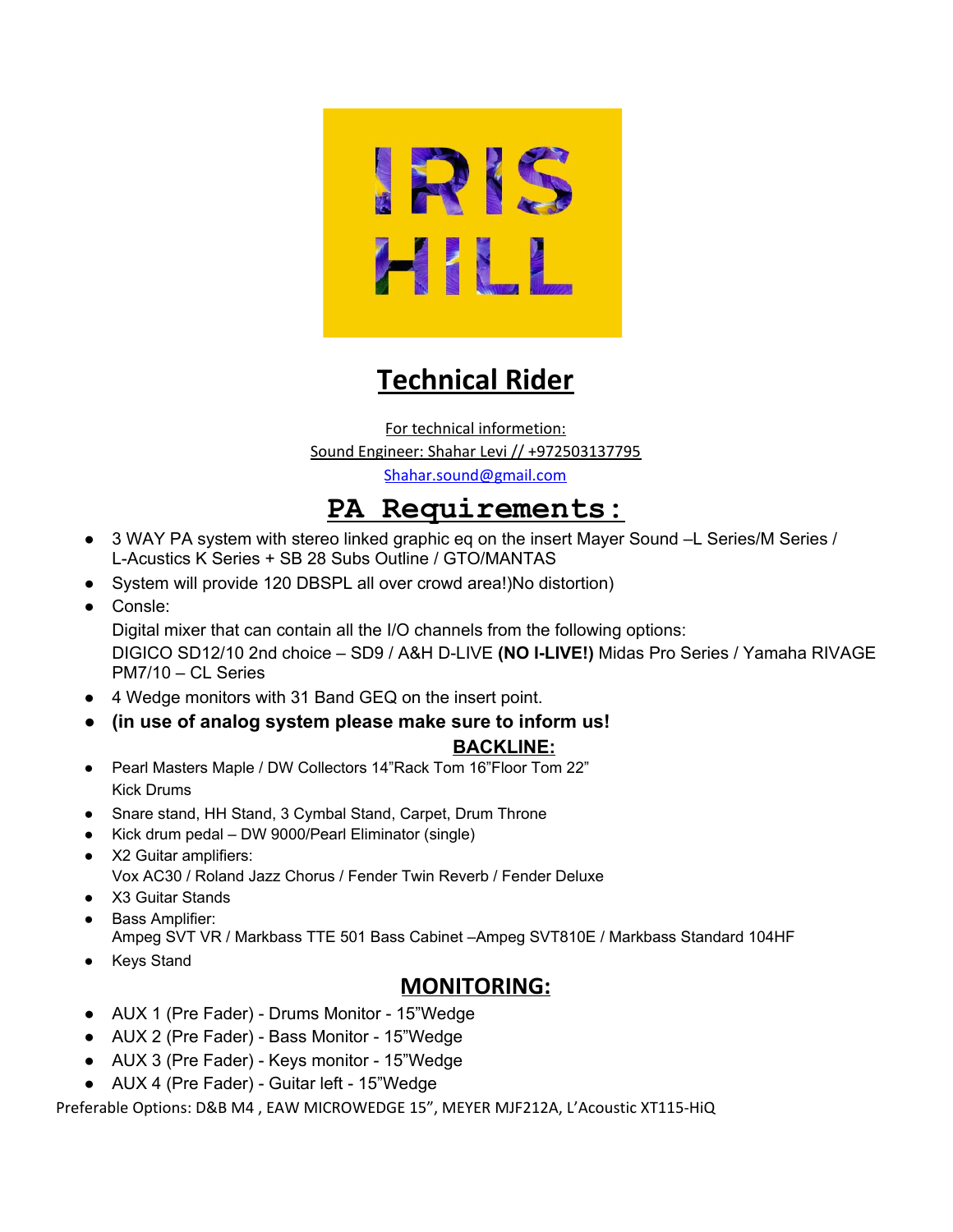| <b>SEND LIST</b> |              |              |   |                   |                  |  |  |
|------------------|--------------|--------------|---|-------------------|------------------|--|--|
|                  | <b>DRUMS</b> | <b>WEDGE</b> | 5 | <b>DRUM VERB</b>  | <b>ST FX RTN</b> |  |  |
| າ                | <b>GTR</b>   | <b>WEDGE</b> | 6 | <b>SHORT VERB</b> | <b>ST FX RTN</b> |  |  |
| 3                | <b>FRONT</b> | <b>WEDGE</b> |   | <b>LONG VERB</b>  | <b>ST FX RTN</b> |  |  |
|                  | <b>BASS</b>  | <b>WEDGE</b> | 8 | <b>DDL</b>        | <b>ST FX RTN</b> |  |  |

| <b>INPUT LIST</b>       |                  |                    |              |                 |  |  |  |
|-------------------------|------------------|--------------------|--------------|-----------------|--|--|--|
| <b>Ch.Number</b>        | Ch. Name         | Ch. Name           | <b>Stand</b> | <b>Position</b> |  |  |  |
| 1                       | IN               | <b>D71/BETA 91</b> |              |                 |  |  |  |
| $\overline{2}$          | <b>OUT</b>       | D6/112             | <b>Short</b> |                 |  |  |  |
| 3                       | <b>HH</b>        | C451/SM81          | <b>Short</b> |                 |  |  |  |
| $\overline{\mathbf{4}}$ | <b>SNRT</b>      | <b>SM57</b>        | <b>Short</b> |                 |  |  |  |
| 5                       | <b>SNRB</b>      | e604               |              |                 |  |  |  |
| 6                       | <b>TT</b>        | e604               |              |                 |  |  |  |
| $\overline{7}$          | FT.              | e604               |              |                 |  |  |  |
| 8                       | OH <sub>L</sub>  | C451/SM81          | Tall         |                 |  |  |  |
| $\boldsymbol{9}$        | OH <sub>R</sub>  | C451/SM81          | Tall         |                 |  |  |  |
| 10                      | <b>BASS</b>      | DI(klark/bss)      |              |                 |  |  |  |
| 11                      | <b>E.GTRL</b>    | e906               | <b>Short</b> |                 |  |  |  |
| 12                      | <b>E.GTRR</b>    | e906               | <b>Short</b> |                 |  |  |  |
| 13                      | <b>MACL</b>      | <b>DI</b>          |              |                 |  |  |  |
| 14                      | <b>MACR</b>      | DI                 |              |                 |  |  |  |
| 15                      | <b>KORG</b>      | <b>DI</b>          |              |                 |  |  |  |
| 16                      | <b>VOC DRUMS</b> | <b>BETA 56</b>     | Tall         |                 |  |  |  |
| 17                      | <b>SPLIT</b>     |                    |              |                 |  |  |  |
| 18                      | <b>VOC GTRL</b>  | <b>SM 58</b>       | Tall         |                 |  |  |  |
| 19                      | <b>SPLIT</b>     |                    |              |                 |  |  |  |
| 20                      | <b>VOC LEAD</b>  | Beta 57            | Tall         |                 |  |  |  |
| 21                      | <b>SPLIT</b>     |                    |              |                 |  |  |  |
| 22                      | <b>VOC BASS</b>  | <b>SM 58</b>       | Tall         |                 |  |  |  |
| 23                      | <b>SPLIT</b>     |                    |              |                 |  |  |  |
| 24                      | <b>TB</b>        | <b>SM 58</b>       |              | <b>FOH</b>      |  |  |  |